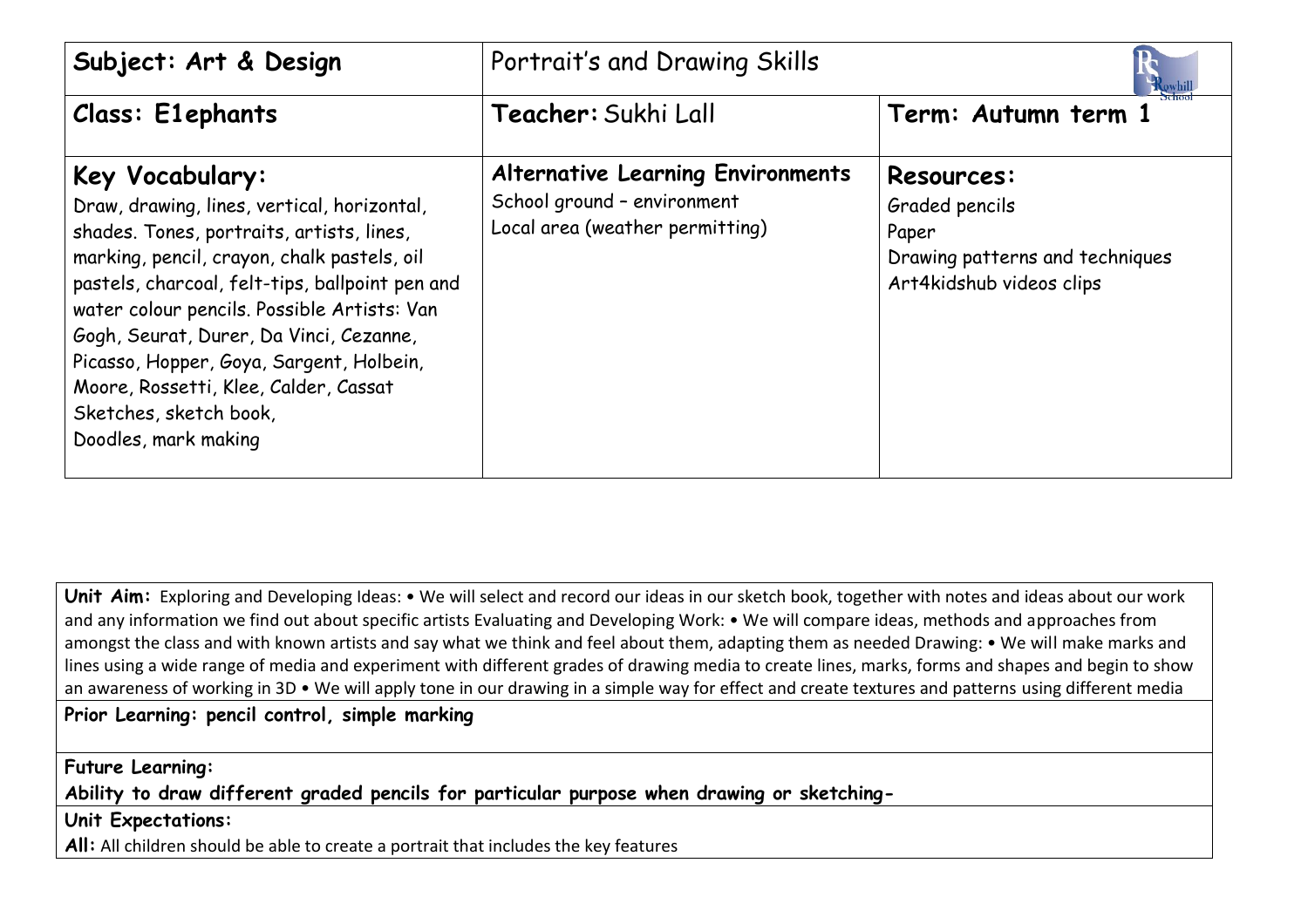**Some:** Most children will be able to create different portraits using a range of techniques, including drawing, painting, and collage

A Few: Some children will be able to talk about the work of a range of portrait artists and describe differences and similarities between different practises

## **Links with other subjects:**

**ICT**: Use of computer skills for research, word documents and Power Points.

**Literacy:**

**Art**: Looking at adverts, colours and images.

| Pupil Asset Milestones to be achieved:                                                             |
|----------------------------------------------------------------------------------------------------|
| Subject English Writing composition                                                                |
|                                                                                                    |
| Stage 3                                                                                            |
| I enjoy experimenting with a wide range of materials, colour, texture, shade and taught techniques |
| I can make choices about given medium, materials and tools                                         |
| I can use a sketch book to collect, record and trial ideas                                         |
| I can make decisions about colours and texture                                                     |
| I can make decisions about materials and technique to create effect (e.g. weaving, fabrics)        |
| I can make sensible choices about the size of tool for the given task                              |
| I can make sensible choices about the size of tool for the given task                              |
| I can use a range of materials to add line, texture and colour                                     |
| I can experiment by making shades of the same colour                                               |
| I can add light and dark to create tone                                                            |
| I can begin to draw familiar things from different view points                                     |
| I can use overlapping and layering to create depth and shade                                       |
| I can manipulate images using digital media for the given topic of theme                           |
|                                                                                                    |
| Stage 2                                                                                            |
| I enjoy experimenting with a wide range of materials, colour and taught techniques                 |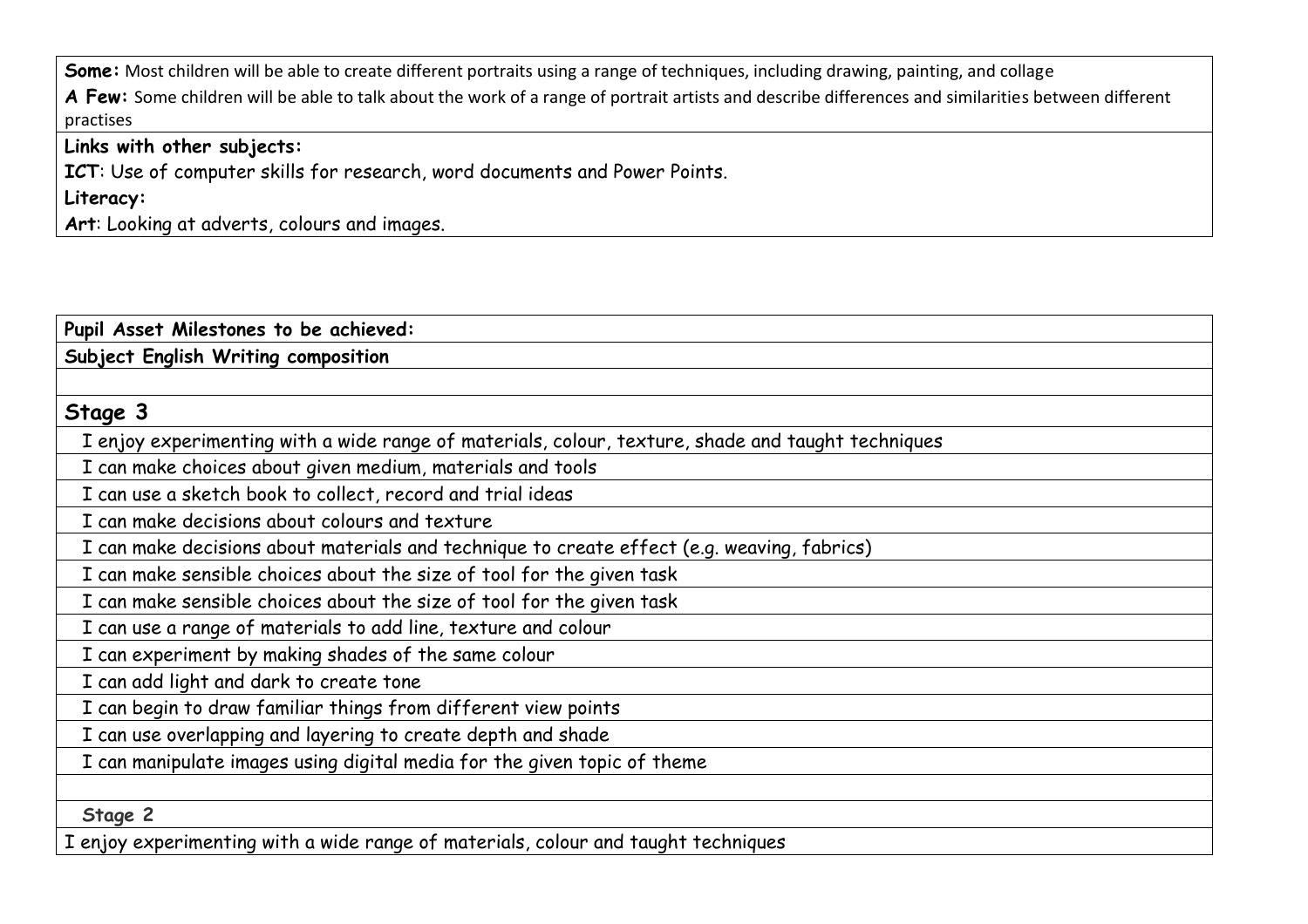I can use a sketch book to collect and record ideas

I reflect on my work as it progresses

I improve my work with direction

I can select an appropriate tool for a given task

I can use a range of materials to add line, texture and colour

I can recognise and name the primary and secondary colours

I can mix primary colours to make secondary colours

I can make a simple collage using textured materials

I can create images using digital media on a given theme or topic

I can print an organised pattern involving contrasting colours and materials

I can compare artists, craft makers and designers studied

I can identify similarities and differences across pieces of the same discipline

I can explain how I could improve my work next time using a wider range of taught key vocabulary

I can compare artists, craft makers and designers studied

**Stage … 1**

I enjoy experimenting with a wide range of materials and taught techniques

I can talk about my art work as it progresses

I can use a sketch book to collect and record ideas

I understand that different materials have different qualities (e.g. rough, soft, big)

I respond creatively to given starting points

I can recognise and name the primary colours

I can experiment with mixing colours

I can draw lines to represent objects and ideas observed or imagined

I can use a selection of given materials to create a simple collage

I can create images using digital media

I can print repeating patterns using given materials

I can create a simple 3D representation using everyday materials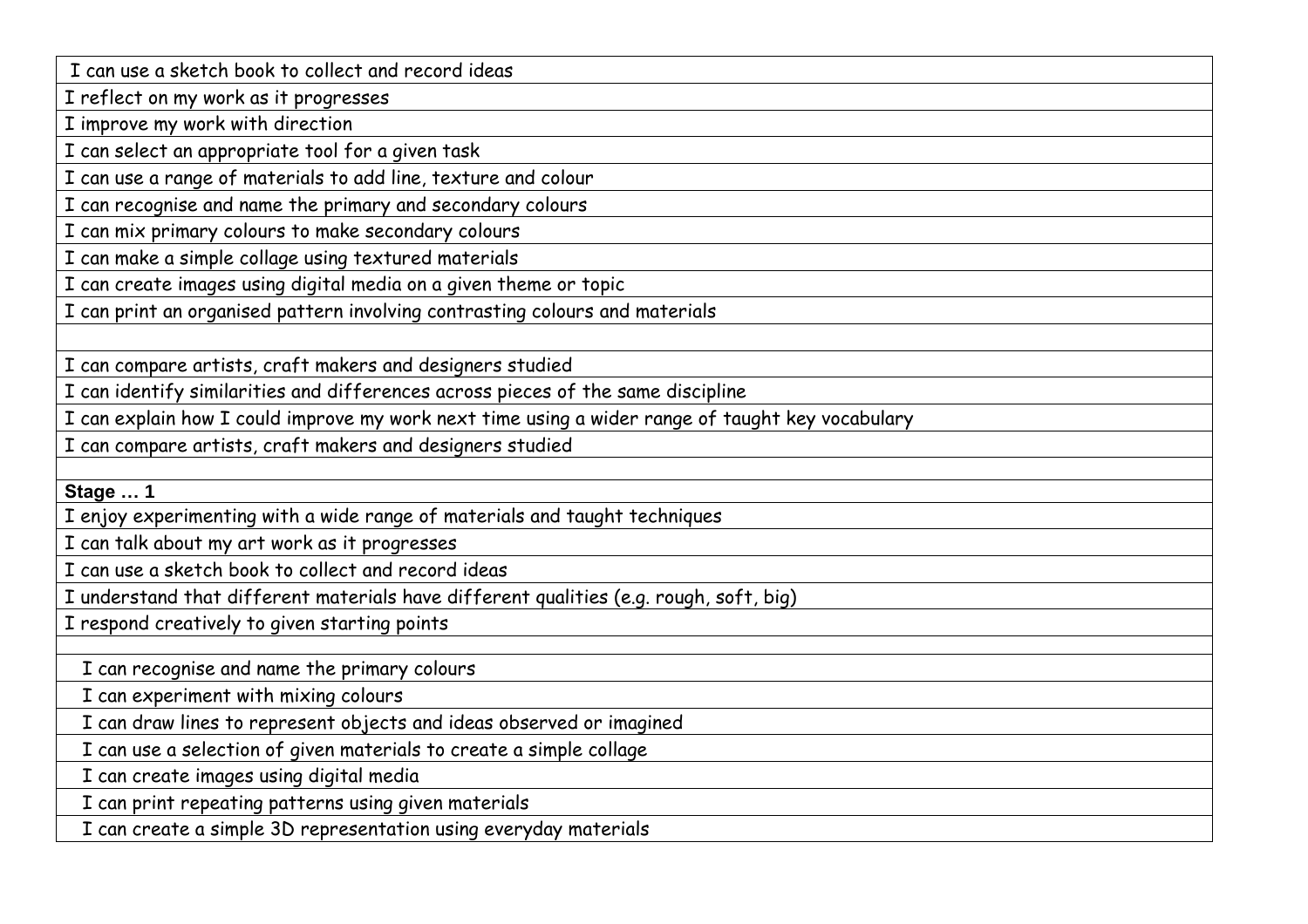## I can recognise and name the primary colours

| Week         |                                                                                                              |                                                                                                                                                                                                                   |
|--------------|--------------------------------------------------------------------------------------------------------------|-------------------------------------------------------------------------------------------------------------------------------------------------------------------------------------------------------------------|
|              | <b>Lesson Objective</b>                                                                                      | <b>Activities</b>                                                                                                                                                                                                 |
|              | can use different graded pencils and experiment                                                              | Starter- take a pencil for a walk (show me all the different ways/ shapes you can                                                                                                                                 |
| $\mathbf{1}$ | and explore a range of lines techniques                                                                      | make with your pencil) - guided experiment in mark making-teacher tells a story                                                                                                                                   |
| Session 1    | can develop different lines to improve my skills<br>when shading or creating tones and textures              | of an Amazon rainforest monkey swinging through trees                                                                                                                                                             |
|              |                                                                                                              | Discuss kinds of marks with a partner and share with class- when heavy marks?                                                                                                                                     |
|              | We will make marks and lines using a wide range                                                              | When light? What shapes used and why?                                                                                                                                                                             |
|              | of media and experiment with different grades of                                                             | Today experiment with pencil making different kinds of marks. Experimenting grid;                                                                                                                                 |
|              | drawing media to create lines, marks, forms and<br>shapes and begin to show an awareness of<br>working in 3D | light-heavy, hatch, cross hatch, stippling, scribbles loose/tight, patches of hatching<br>in different directions, zig zags, any others the children can think of . Fill in a grid<br>making light to dark tones. |
|              | We will compare ideas, methods and approaches<br>from amongst the class and with known artists               | HA- use several grades of pencil to do this - can they discover some grades are<br>good for dark and some for light?                                                                                              |
|              | and say what we think and feel about them,                                                                   | MA- grid independently                                                                                                                                                                                            |
|              | adapting them as needed                                                                                      | LA- supported to mimic style (less style on the grid)                                                                                                                                                             |
|              |                                                                                                              |                                                                                                                                                                                                                   |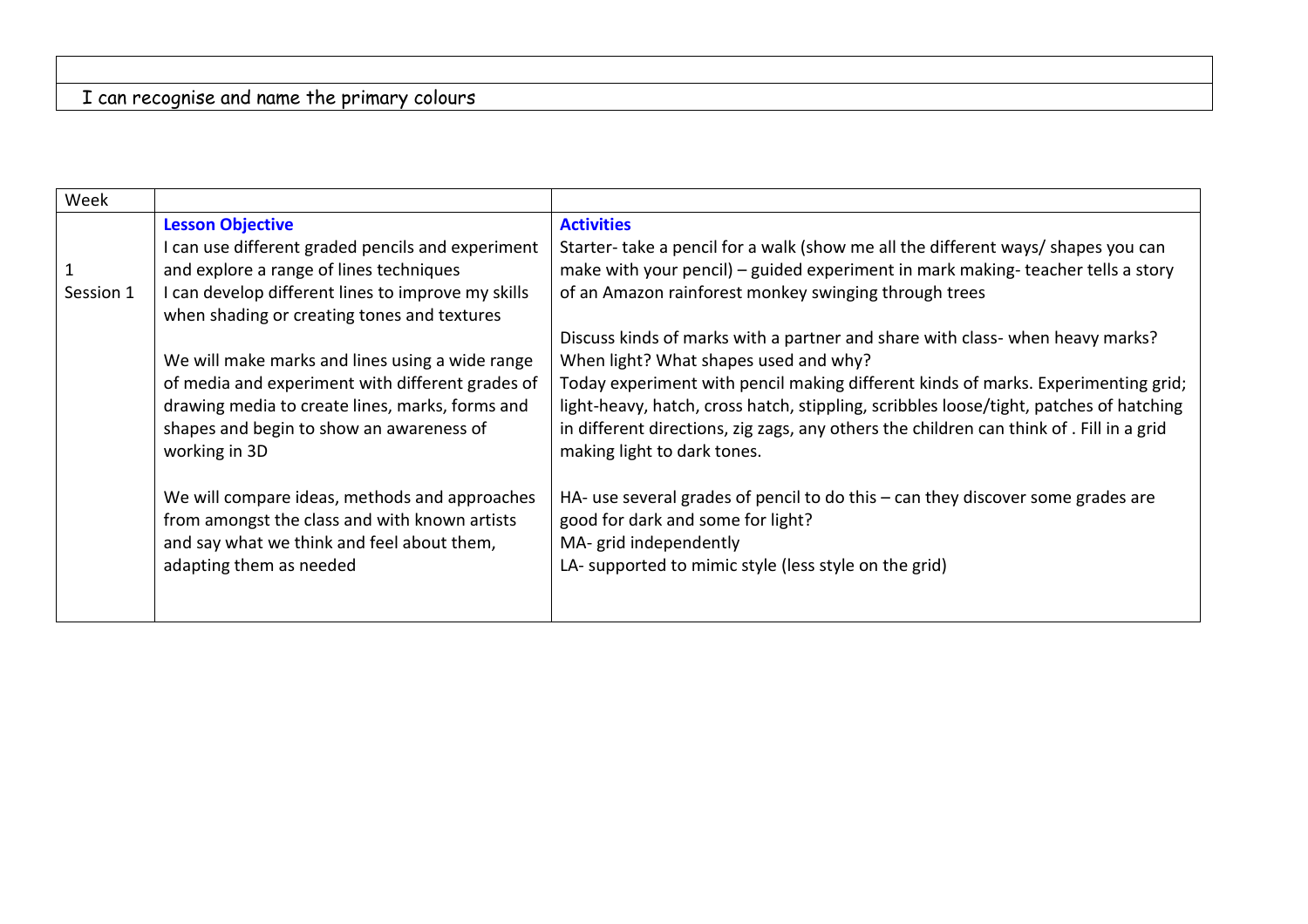|                |                                                                                                                                                                                                                                              | value scales using line                                                                                                                                                                                                                                                                                                                                                                                                                                                                                        |
|----------------|----------------------------------------------------------------------------------------------------------------------------------------------------------------------------------------------------------------------------------------------|----------------------------------------------------------------------------------------------------------------------------------------------------------------------------------------------------------------------------------------------------------------------------------------------------------------------------------------------------------------------------------------------------------------------------------------------------------------------------------------------------------------|
|                |                                                                                                                                                                                                                                              | example (cross hatching)<br>darkest (6)<br>ichtest (1                                                                                                                                                                                                                                                                                                                                                                                                                                                          |
|                |                                                                                                                                                                                                                                              |                                                                                                                                                                                                                                                                                                                                                                                                                                                                                                                |
|                |                                                                                                                                                                                                                                              |                                                                                                                                                                                                                                                                                                                                                                                                                                                                                                                |
|                |                                                                                                                                                                                                                                              |                                                                                                                                                                                                                                                                                                                                                                                                                                                                                                                |
|                |                                                                                                                                                                                                                                              | combination of 2 or more techniques (from above exalt                                                                                                                                                                                                                                                                                                                                                                                                                                                          |
|                |                                                                                                                                                                                                                                              | Draw/sketch different leaves                                                                                                                                                                                                                                                                                                                                                                                                                                                                                   |
|                |                                                                                                                                                                                                                                              | Review - mini class gallery on table - appraise each other's work - silent choose<br>one to comment on something you really like - where a light/dark technique has<br>been used really well. Discuss how we could apply these methods when drawing<br>our final Brazil style Chas Jacobs piece.                                                                                                                                                                                                               |
| 2<br>Session 2 | <b>Lesson Objective</b><br>I can make marks and lines using a wide range of<br>media and experiment with different grades of<br>drawing media to create lines, marks, forms and<br>shapes and begin to show an awareness of<br>working in 3D | <b>Activities</b><br>Starter 100 colours: with a partner chn need to make 100 different colours using<br>only red, blue, yellow, black and white pencil I crayon (10 min challenge) -<br>encourage use of different shading techniques from last week - do they discover<br>that mixing colours, different pressure and mixing more than 2, using black to<br>darken or using white to lighten- can all make different colours and shades? Add<br>quick notes afterwards about the techniques they discovered. |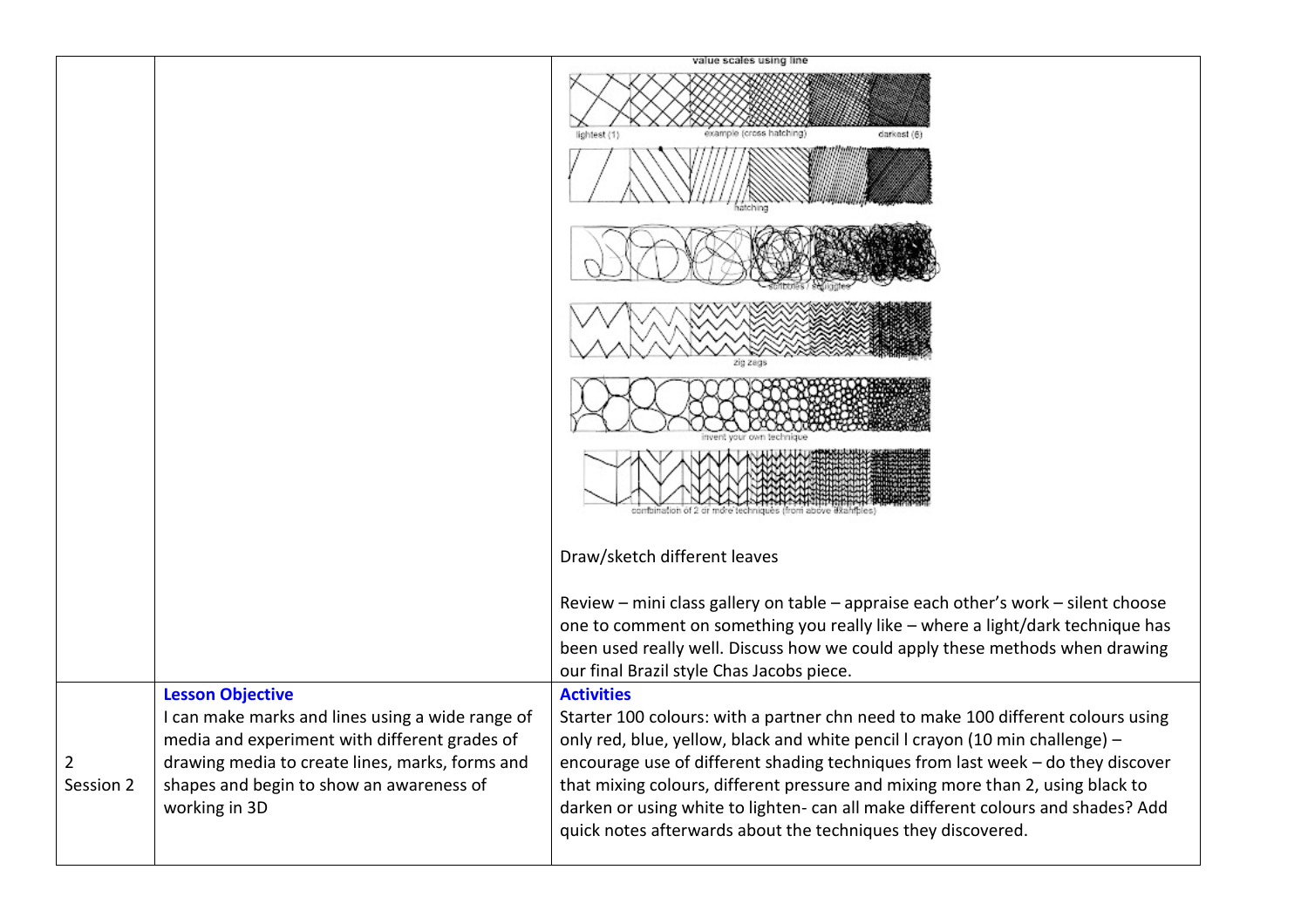|                | I canl apply tone in our drawing in a simple way<br>for effect and create textures and patterns using<br>different media                                                                  | <b>Hatching</b><br>Crosshatching<br><b>Stippling</b><br><b>Blending</b><br>7th Gr.<br>Name:<br>different media (20 mins) discuss light source and work from dark to light. - use<br>lamp and observational drawing to practise.                                                                                                           | Using different colours and techniques chn practise shading - cube, cone, sphere in |
|----------------|-------------------------------------------------------------------------------------------------------------------------------------------------------------------------------------------|-------------------------------------------------------------------------------------------------------------------------------------------------------------------------------------------------------------------------------------------------------------------------------------------------------------------------------------------|-------------------------------------------------------------------------------------|
| 3<br>Session 3 | <b>Lesson Objective</b><br>I can select and record my ideas in my sketch<br>book, together with notes and ideas about my<br>work and any information I find out about specific<br>artists | <b>Activities</b><br>KWL drawing and Chas Jacobs as a class/in groups.<br>Then in sketch books children make notes on Chas Jacobs style, including colour,<br>and composition (things not next to each other)- making notes on images of his<br>work.<br>image into several smaller ones to simplify<br>MA one image notes with a partner | Some research LA one image with support -notes as a group - could crop a bigger     |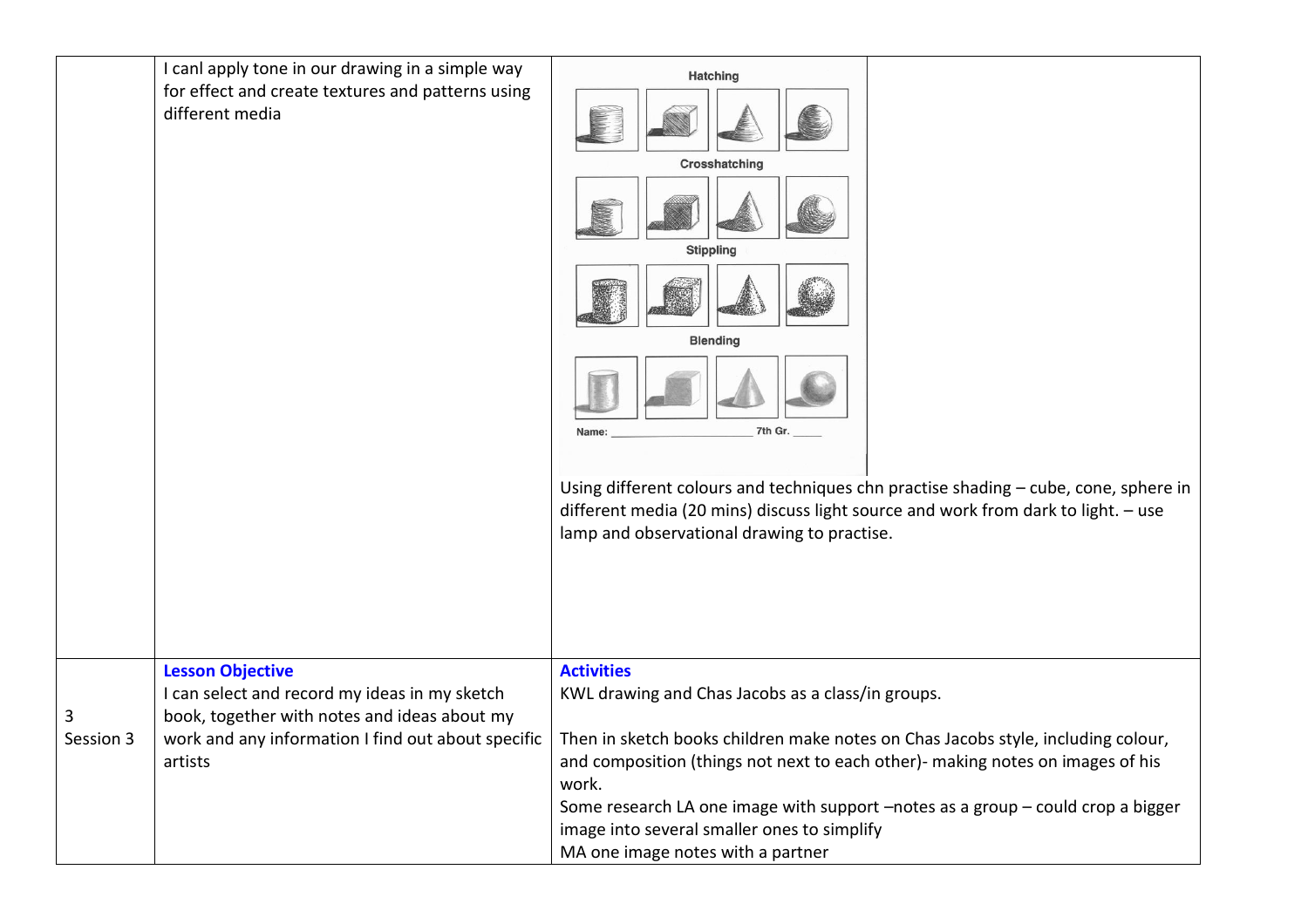|                |                                                                                                                                                                                                 | HA- compare 2 or 3 of his images (could extend to sketching areas that they<br>like/mimicking colour)                                                                                                                                                                                                                                                                                                                                                                                                                                                                                                                                                                                                                                                                                                                                       |
|----------------|-------------------------------------------------------------------------------------------------------------------------------------------------------------------------------------------------|---------------------------------------------------------------------------------------------------------------------------------------------------------------------------------------------------------------------------------------------------------------------------------------------------------------------------------------------------------------------------------------------------------------------------------------------------------------------------------------------------------------------------------------------------------------------------------------------------------------------------------------------------------------------------------------------------------------------------------------------------------------------------------------------------------------------------------------------|
| Session 4      | <b>Lesson Objective</b><br>We will select and record our ideas in our sketch<br>book, together with notes and ideas about our<br>work and any information we find out about<br>specific artists | <b>Activities</b><br>Group to select images they want to use and arrange them as a Chas Jacobs stlye<br>composition in their sketch books.<br>Adding notes to their design about composition, shading technique/s (shading,<br>cross hatch, stippling etc.) and colour (colour that reflects chas Jacobs bright style).<br>NB chn include sun a light source to aid with their shading.<br>LA- select images and arrange composition as a group with support and then<br>sketch into a final composition<br>MA- select images and arrange into a simple composition and then sketch into a<br>final composition<br>HA- look carefully at layering of Chas Jacobs compositions when arranging their<br>own - can they create a layered composition with objects up front, middle and<br>background. and then sketch into a final composition |
| 5<br>Session 5 | <b>Lesson Objective</b><br>I can colour sketch and explore techniques using<br>colouring pencils                                                                                                | <b>Activities</b><br>Explore colour pencil techniques using the 5 main ways to make<br>marks: stippling, hatching, cross-hatching, back and forth                                                                                                                                                                                                                                                                                                                                                                                                                                                                                                                                                                                                                                                                                           |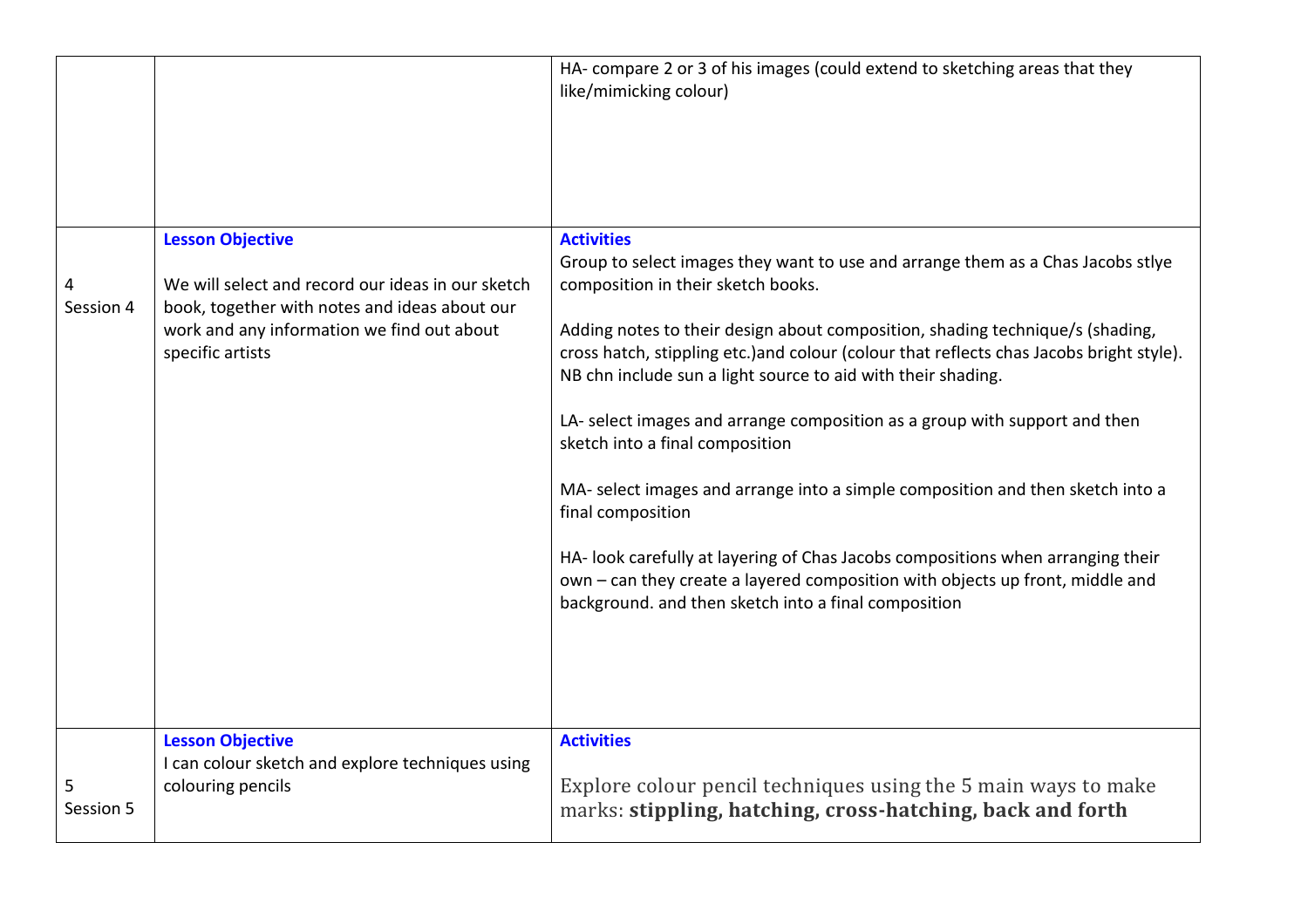**stroke,** and **scumbling**. You can see examples of these 5 techniques on the left!

Once you master these coloured pencil techniques, you can use these coloured pencil techniques to layer colours over top of one another to create a rich, luminous depth.



Ideas for sketch book – share these ideas with pupils and they can draw into their sketch book



Use the different steps to colour in the Frogs Watch the tutorial https://www.art-is-fun.com/frog-colored-pencil-tutorial

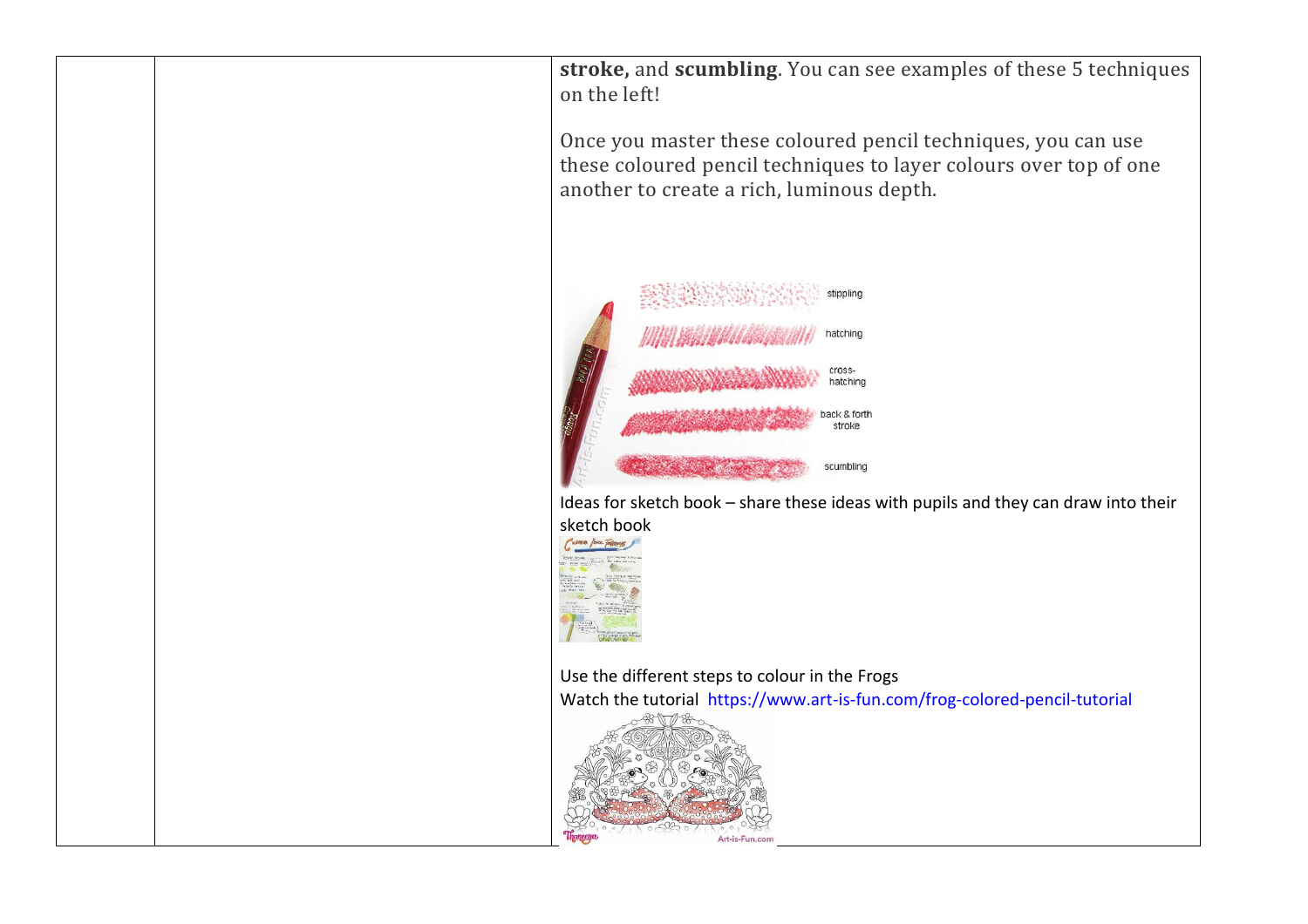|                | <b>Lesson Objective</b>                                                                                           | <b>Activities</b>                                                                                                                                                                                              |
|----------------|-------------------------------------------------------------------------------------------------------------------|----------------------------------------------------------------------------------------------------------------------------------------------------------------------------------------------------------------|
| 6<br>Session 6 | apply tone in our drawing in a simple way for<br>effect and create textures and patterns using<br>different media | Model identifying light and dark areas of each object by using the light source<br>probably un in the sky.<br><b>Cast Shadow</b>                                                                               |
|                |                                                                                                                   | LA encourage to use pencil crayon and a couple of simple shading techniques<br>MA choose a media to work in stick to one.                                                                                      |
|                |                                                                                                                   |                                                                                                                                                                                                                |
|                |                                                                                                                   | HA encourage to mix media if they want to (felt tips, wax crayons, pastels etc.) May<br>take several lessons- at the end of each lesson children self-evaluate their progress<br>and their success at shading. |
|                |                                                                                                                   | Evaluate our work                                                                                                                                                                                              |
|                | Compare ideas, methods and approaches from                                                                        | Set up class room as a gallery- each piece with a title and name tag                                                                                                                                           |
|                | amongst the class and with known artists and say<br>what we think and feel about them, adapting                   | Children choose a piece to evaluate (ensure everyone's is evaluated) give 2 stars<br>and a wish. C                                                                                                             |
|                | them as needed                                                                                                    | hn then use their feedback to self-evaluate- composition, colour in chas' style,<br>shading/3d, final finish.                                                                                                  |